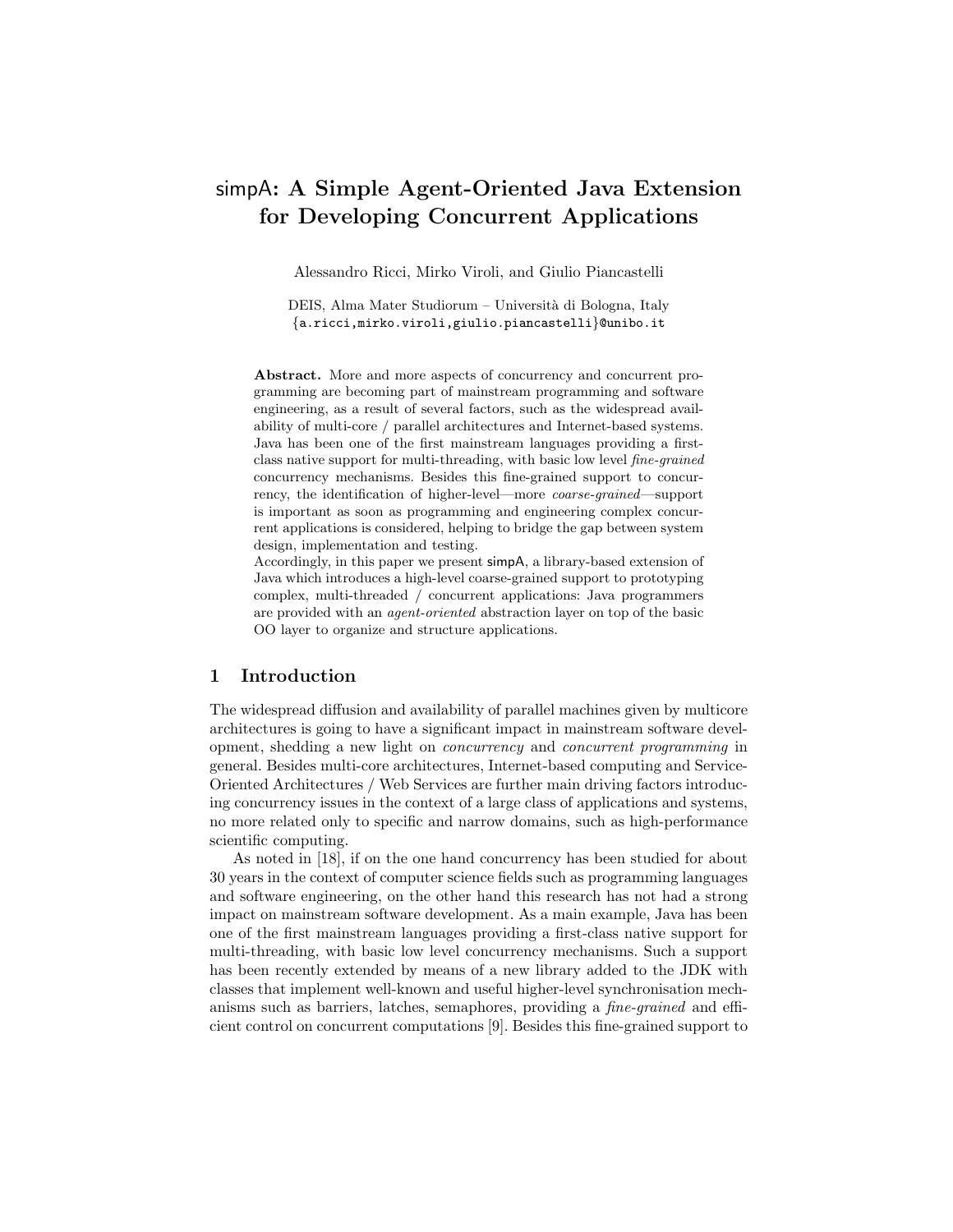concurrency, it appears more and more important to introduce higher-level abstractions that "help build concurrent programs, just as object-oriented abstractions help build large component-based programs" [18]. Agents and multi-agent systems (MASs)—in their most general characterisation—are very promising abstractions for this purpose, natively capturing and modelling decentralisation of control, concurrency of activities, and interaction / coordination of activites: therefore, they can be considered a good candidate for defining a paradigm for mainstream concurrent programming, beyond OO.

Accordingly, in this paper we present simpA, a library-based extension of Java which provides programmers with agent-oriented abstractions on top of the basic OO layer, as basic building blocks to define the architecture of complex (concurrent) applications. simpA is based on the A&A (Agents and Artifacts) meta-model, recently introduced in the context of agent-oriented programming and software engineering as a novel basic approach for modelling and engineering multi-agent systems [15, 12]. Agents and artifacts are the basic high-level coarsegrained abstractions available in A&A (and simpA): the former is used in A&A to model (pro)-active and activity-oriented components of a system, encapsulating the logic and control of such activities, while the latter is used to model functionoriented components of the system, used by agents to support their activities.

The remainder of the paper is organised as follows. Section 2 describes in more details the basic abstraction layer introduced by the A&A meta-model; Section 3 describes the simpA framework and technology; Section 4 provides some discussion about the overall approach. Finally, Section 5 and Section 6 conclude the paper with related works and a brief sum up.

# 2 Agents and Artifacts

As recently remarked by Liebermann [10]:

"The history of Object-Oriented Programming can be interpreted as a continuing quest to capture the notion of abstraction—to create computational artifacts that represent the essential nature of a situation, and to ignore irrelevant details."

Metaphors and abstractions continue to play a fundamental role for computer science and software engineering in general, in providing suitable conceptual means to model, design and program software systems. The metaphors and abstractions at the core of A&A are rooted in human cooperative working environments, investigated by socio-psychological theories such as Activity Theory (AT) [11]. This context is taken here as a reference example of a complex system, where multiple concurrent activities are carried on in a coordinated manner, interacting within some kind of working environment: humans do work concurrently and cooperatively in the context of the same activities, interacting both directly, by means of speech-based communication, and indirectly, by means of artifacts and tools that are shared and co-used. In such systems, it is possible to easily identify two basic kinds of entity: on the one side human workers, as the entities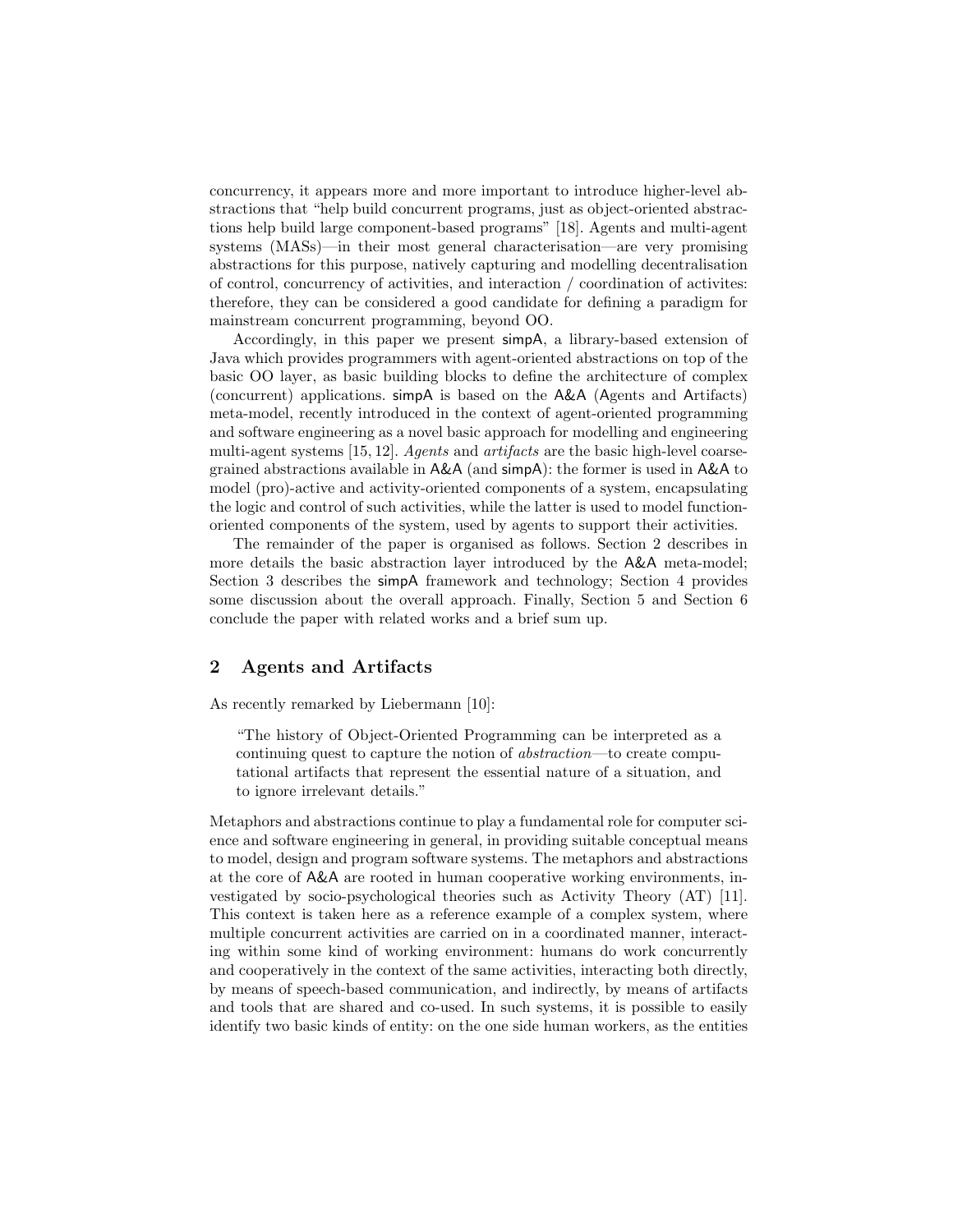

Fig. 1. (Left) An abstract representation of an application according to the A&A programming model, as a collection of agents (circles) sharing and using artifacts (squares), grouped in workspaces.  $(Right)$  An abstract representation of an artifact, with in evidence the usage interface, with commands (control) to trigger the execution of operations, the observable properties and the manual.

responsible of pro-actively performing some kinds of activity; on the other side artifacts and tools, as the entities that workers use to support their activities, being resources (e.g. an archive, a coffee machine) or instruments mediating and coordinating collective activities (e.g. a blackboard, a calendar, a task scheduler, etc).

By drawning our inspiration from AT and human working environments, A&A defines a coarse-graned abstraction layer in which two basic building blocks are provided to organise an application (system), agents and artifacts. On the one hand, the agent abstraction—in analogy with human workers—is meant to model the (pro-)active part of the system, encapsulating the logic and the control of such activities. On the other hand, the artifact abstraction—analogous to artifacts and tools in human environments—is meant to model the resources and the tools created and used by agents during their activities, either individually or collectively. Besides agents and artifacts, the notion of workspace completes the basic set of abstractions defined in A&A: a workspace is a logic container of agents and artifacts, and can be used to structure the overall sets of entities, defining a topology of the working environment and providing a way to frame the interaction inside it (see Fig. 1, left).

#### 2.1 Agent and Artifact Abstractions: Core Properties

In A&A the term "agent" is used in its etymological meaning of an entity "who acts", i.e. whose compuational behaviour accounts for performing actions in some kinds of environment and getting information back in terms of perceptions. In A&A agents' actions and perceptions concern in particular the use of artifacts and direct communication with other agents. The notion of activity is used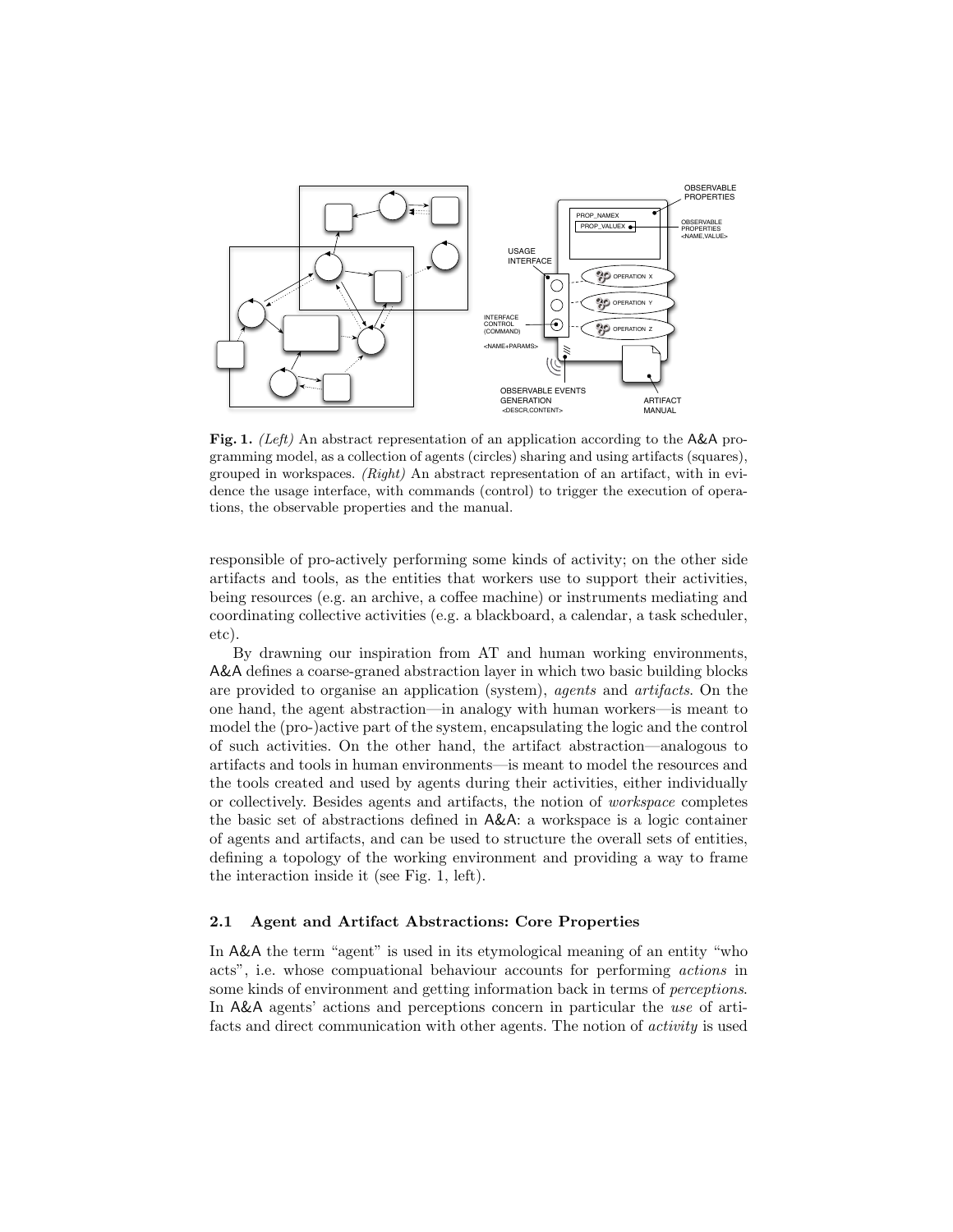to group related actions, as a way to structure the overall (possibly complex) behaviour of the agent. So an agent in  $A\&A$  is an *activity-oriented* component, in the sense that it is designed to encapsulate the logic, execution and control of some activities, targeted to the achievement of some objective. As a state-ful entity, each agent has a long-term memory, used to store data and information needed for its overall work, and a short-term memory, as a working memory used to store temporary information useful when executing single activities. An agent can carry on multiple activities concurrently, and each activity in execution defines a context, as a local scope for storing information related to the specific activity, contextualising the execution of actions and perceiving events from the agent environment. Here it's worth remarking that the notion of agent in simpA is not meant to be comparable with models and architectures as typically found in the context of intelligent agents or cognitive agent platforms, such as Jason, 2APL, 3APL, JACK, JADEX or alike: here the objective is not maximising flexibility and autonomy so as to play in unpredictable and complex environments, but having a basic simple abstraction which would make it natural and straightforward to design and program complex active behaviours, providing some strong encapsulation properties for state and control of activities.

Artifacts instead are passive function-oriented components, i.e. designed to provide some kind of functionality that can be used by agents. Passive here means that, differently from the agent case, they do not encapsulate any thread of control. The functionality of an artifact is structured in terms of operations, whose execution can be triggered by agents through artifact usage interface (see Fig. 2, left). Similarly to the notion of interface in case of objects or components, the usage interface of an artifact defines a set of commands (interface controls) that agents can use to trigger and control operation execution (like the control panel of a coffee machine), each one identified by a label (typically equals to the operation name to be triggered) and a list of input parameters. In this use interaction there is no control coupling: when an agent triggers the execution of an operation, it retains its control (flow) and the execution of the operation on the artifact is carried on independently and asynchronously. This property is a requirement when the basic notion of agent autonomy is considered.

The information flow from the artifact to agents is modelled in terms of observable events generated by artifacts and perceived by agents. Besides the controls for triggering the execution of operation, an artifact can define some observable properties, as variables whose value can be inspected by agents dynamically, without necessarily executing operations on it (like the display of a coffee machine).

#### 2.2 Agent-Artifact Interaction: Use and Observation

The interaction between agents and artifacts mimics the way in which humans use their artifacts. Let's consider a coffee machine, for a simple but effective analogy. The set of buttons of the coffee machine represents the usage interface, while the displays used to show the state of the machine represent artifact ob-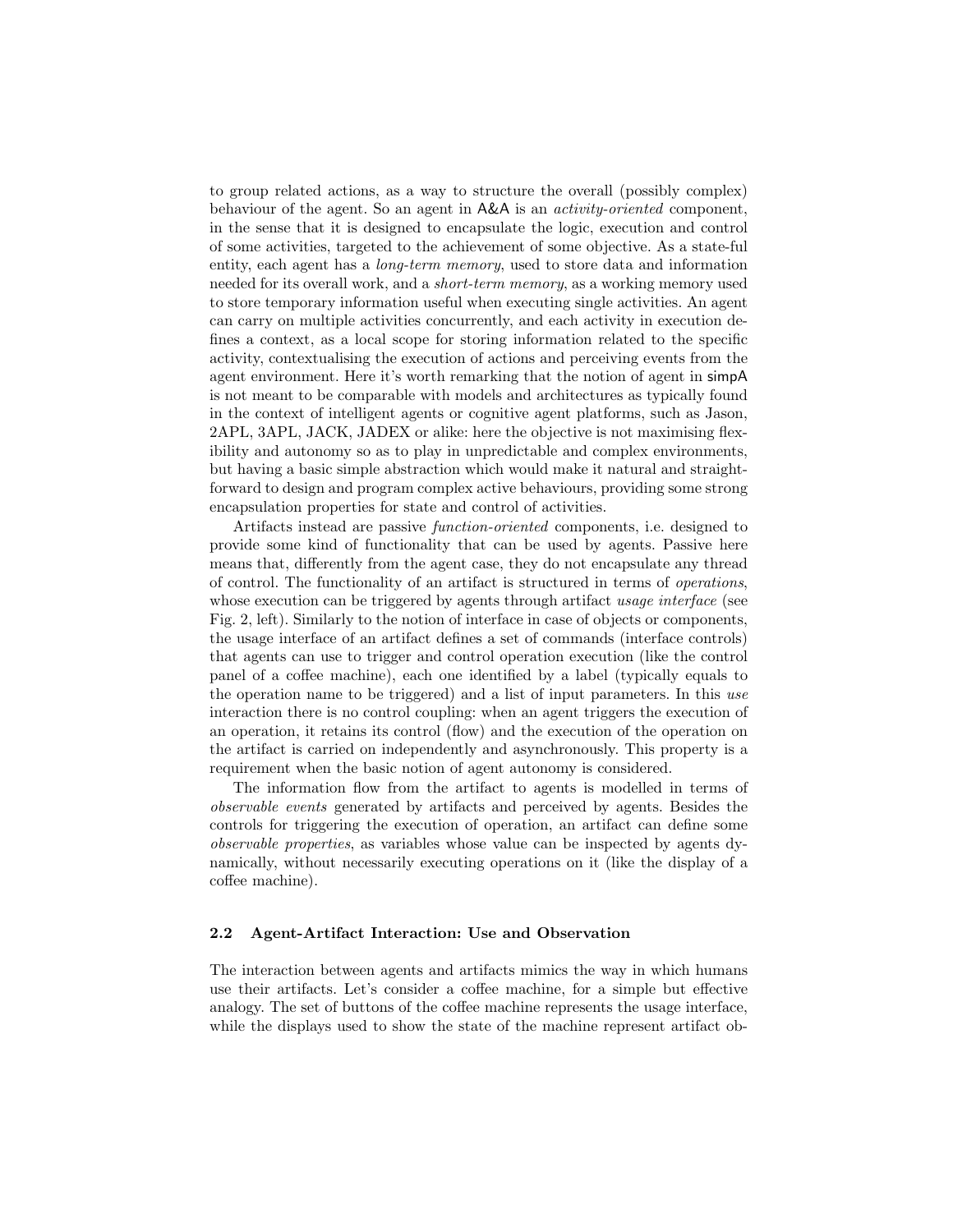

Fig. 2. Abstract representation of an artifact (on the left), and of an agent using an artifact, by triggering the execution of on operation (center, step 1a) and observing the related events generated (right, step 1b)

servable properties. The signals emitted by the coffee machine during its usage represent observable events generated by the artifact.

The interaction takes place by means of a use action (stage 1a in Fig. 2, center), which is provided to agents so as to trigger and control the execution of an operation over an artifact. The observable events possibly generated by the artifact executing an operation are collected by agent sensors, that are those parts of the agent (body) connected to the environment where the agent is situated. Besides the generation of observable events, the execution of an operation by an artifact typically results in updating the artifact inner state and possibly artifact observable properties (Fig. 2, right).

Then, a sense action is provided to agents to explicitly retrieve / be aware of the observable events possibly collected by their sensors (stage 1b in Fig. 2, right); in other words, there is an "active sensing" model for managing perceptions, since sensing—making the agent aware of the stimuli collected by the sensors—is an action that must be explicitly performed by the agent itself.

As mentioned previously, no control coupling takes place between an agent and an artifact with the execution of an operation. However, the triggering of an operation is a synchronisation point between the agent (user) and the artifact (used): if the use action is successfully executed, then it means that the execution of the operation on the artifact has started.

# 3 The simpA Framework & Technology

simpA is an extension of the Java platform that supports the A&A abstractions as first-class concepts, namely, as basic high-level building blocks to program concurrent applications. This approach contrasts most existing ones modifying object-oriented abstractions (classes, objects, methods) to model concurrency aspects—such as e.g. [2]. Rather, we introduce the new A&A abstractions, and use true object-orientation to model any basic low-level data structure used to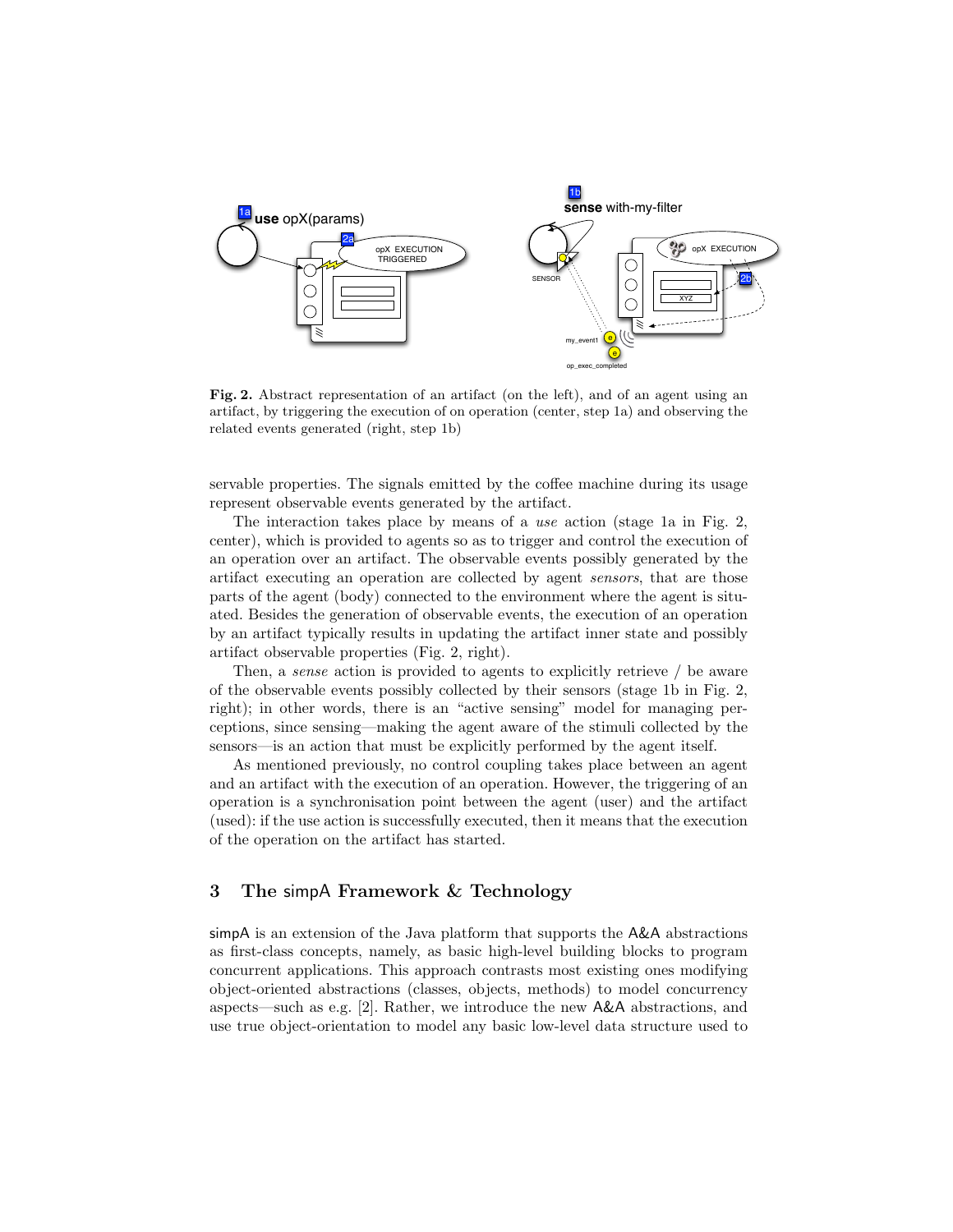program agents and artifacts, or any information kept and exchanged by them through interactions. This approach leaves concurrency and high-level organisation aspects orthogonal to the object-oriented abstraction layer: we argue that this approach could lead to a more coherent programming framework for complex applications.

simpA extension is realised as a library, exploiting Java annotations to define the new programming constructs required: consequently, a simpA program can be compiled and executed using the standard Java compiler and virtual machine, without the need of a specific extension of the Java framework (preprocessors, compilers, class loaders, or JVM patches). This choice has the advantage to maximise the reuse of an existing widely diffused platform (Java). Indeed, using the library / annotations solution to implement a language and a platform extension has some revelant drawbacks, which derive from the fact that agents and artifacts are not true real first-class abstractions for the language and the virtual machine. Accordingly, part of the ongoing work is devoted towards the definition and the prototype implementation of a new full-fledged language and platform called simpAL. simpA technology is open-source and is available for download at  ${\sf simpA}$  web  ${\rm site}^1.$ 

In the remainder of the section we give a more concrete taste of the A&A approach by describing how an application based on agents and artifacts can be designed and programmed on top of simpA. Table 1 reports the source code of a simple application, used here as a reference to exemplify the programming of agents and artifacts. The application creates a simple Cafeteria workspace, composed by a single Waiter agent using two instances of a CoffeeMachine artifact. The CoffeeMachine artifact mimics the behaviour of a coffee machine: it can be used to make either coffees or teas. Essentially, it provides a usage interface with controls for selecting the type of drink (coffee or tea) first, then for making the drink. Then, while making the drink, it provides a usage interface to adjust the sugar level and possibly to stop the operation (for short drink). The Waiter agent is programmed with the objective to make a coffee and a tea by exploiting two different coffee machines, and to deliver them when both are ready within a certain amount of time, or just the coffee if the tea production lasts too long.

A simpA application is typically booted by setting up the workspace(s), creating an initial set of artifacts—two CoffeeMachines in the example—and spawning agents—a single Waiter in this case. For this purpose, the Simpa class and the ISimpaEnvironment interface provide suitable services to initialise and configure the working environment. This example is part the basic examples provided in simpA distribution, available on simpA web site.

#### 3.1 Defining Agents

A requirement in simpA was to make the approach as agile as possible, minimising the number of classes to be introduced for defining both agents and

 $^1$  http://www.alice.unibo.it/simpa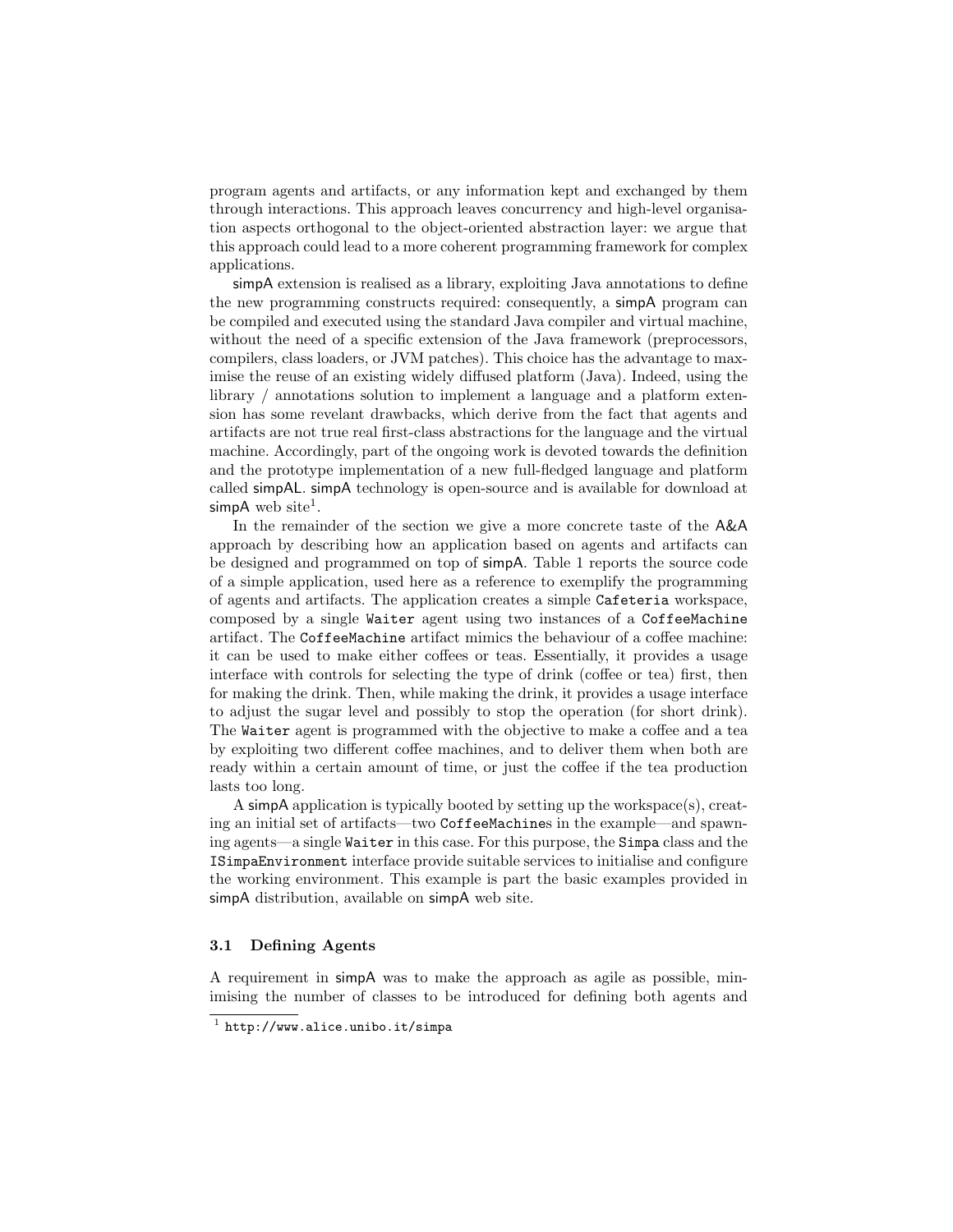artifacts. For that reason a one-to-one mapping has been adopted: just one class is needed to define an agent template or an artifact template. Accordingly, to define a new agent (template), only one class must be defined, extending the alice.simpa.Agent base class provided by simpA API. The class name corresponds to the agent template name. The elements defining an agent, activities in particular, are mapped into class elements, suitably annotated. By defining a template, it is possible at runtime to spawn an instance of such type of agent. The execution of an agent consists in executing the activities as specified in its template, starting from the main one.

Agent long-term memory is realised as an associative store called memospace, where the agent can dynamically attach, associatively read and retrieve chunks of information called memo. A memo is a tuple, characterised by a label and an ordered set of arguments, either bound or not to some data object (if some is not bound, the memo is hence partially specified). A memo-space is just a dynamic set of memos: a memo is identified by its label, and only one instance of a memo can exist at a time. Each agent has internal actions to atomically and associatively access and manipulate the memo space: to create a new memo, to get/remove a memo with the specified label and / or content, and so on.

It is worth remarking here that instance fields of an agent class are not used: the memo-space is the only data structure adopted for modelling agent long-term memory.

Agent activities can be either *atomic*—i.e. not composed by sub-activities or structured, composed by some kinds of sub-activity. Atomic activities are implemented as methods with the @ACTIVITY annotation, with no input parameters and with void return type. The body of a the method specifies the computational behavior of the agent corresponding to the accomplishment of the activity. Method local variables are used to encode data-structures representing the shortterm memory related to the specific activity. By default, the main activity of an agent is called main, and must be defined by every new agent tamplate. By referring to the example reported in Table 1, a Waiter agent is defined with a longterm memory composed by drink1 and drink2 variables, and by four atomic activities: makeOneCoffee, makeOneTea, deliverBoth, deliverJustCoffee.

Structured activities can be described as activities composed (hierarchically) by sub-activities. The notion of agenda is introduced to specify the set of the potential sub-activities composing the activity, referenced as todo in the agenda. Each todo specifies the name of the subactivity to execute, and optionally a pre-condition. When a structured activity is executed, the todo in the agenda are executed as soon as their pre-conditions hold. If no pre-condition is specified, the todo is immediately executed. Then, multiple sub-activities can be executed concurrently in the context of the same (super) activity. A structured activity is implemented by methods with an @ACTIVITY WITH AGENDA annotation, containing todo descriptions as a list of @TODO annotations. Each @TODO must specify the name of the related sub-activity to execute and optionally a pre property specifying the precondition that must hold in order to execute the todo. A todo can be specified to be persistent: in that case, once it has been completely exe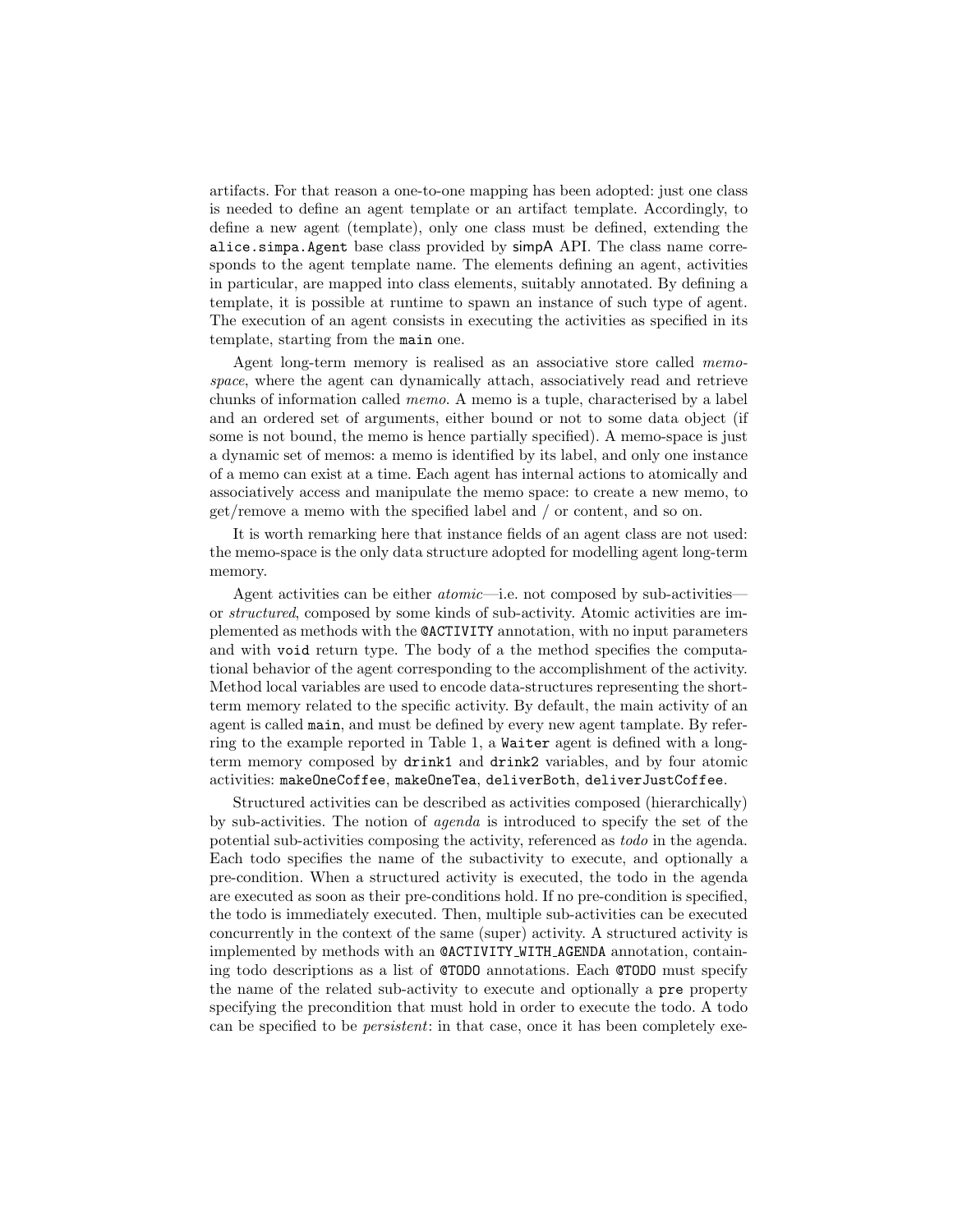cuted, it is re-inserted in the agenda so as to be possibly executed again. This is useful to model cyclic behaviour of agents when executing some activity. Todo preconditions are expressed as a boolean expression, with and / or connectors (represented by , and ; symbols, respectively) over a basic set of predefined predicates. Essentially, the predicates make it possible to specify conditions on the current state of the activity agenda, in particular on  $(i)$  the state of the sub-activitities (todo), if they completed or aborted or started, and on  $(ii)$  the memos that could have been attached to the agenda. Besides holding information useful for activities, memos are then used also to help the coordination of the various sub-activities, by exploiting in the specification of a pre-condition the predicate (memo), which tests the presence of a memo in the agenda.

By referring to the example reported in Table 1, the Waiter has a structured main activity, with four todo: making a coffee (makeOneCoffee) and making a tea (makeOneTea), as activities that can be performed concurrently as soon as the main activity starts, and then either delivering the drinks (deliverBoth) as soon as both the drinks are ready, or deliver just the coffe (deliverJustCoffee) if only the tea is not available after a specific amount of time. At the end of the activities, the primitive memo is used to create memos about the drinks (labelled with drink1 and drink2), annotating information related to the fact that coffee and the tea are done. Actually, in the case of makeOneTea activity, the memo tea not ready is created instead if the agent does not perceive that the tea is ready within a specific amount of time. In deliverJustCoffee and deliverBoth activities the primitive getMemo is used instead to retrieve the content of a memo.

To perform their activities agents typically need to interact with their working environment, in particular with artifacts by means of use and sense actions as described in previous section. For this purpose, the use and sense primitives are provided respectively to trigger the execution of an operation over an artifact, and for perceiving the observable events generated by the artifact as effect of the execution. Before describing in details agent-artifact interaction, in next sub-section we describe how to programs artifacts.

#### 3.2 Defining Artifacts

Analogously to agents, also artifacts are mapped onto a single class. An artifact template can be described by a single class extending the alice.simpa.Artifact base class. The elements defining an artifact—its inner and observable state and the operations defining its computational behaviour are mapped into class elements, suitably annotated. The instance fields of the class are used to encode the inner state of the artifacts and observable properties, while suitably annotated methods are used to implement artifact operations.

For each operation (command) listed in the usage interface, a method annotated with @OPERATION and with void return type must be defined: the name and parameters of the method coincide with the name and parameters of the operations to be triggered. Operations can be either atomic, executed as a single computational step represented by the content the @OPERATION method, or structured, i.e. composed by multiple atomic steps. Structured operations are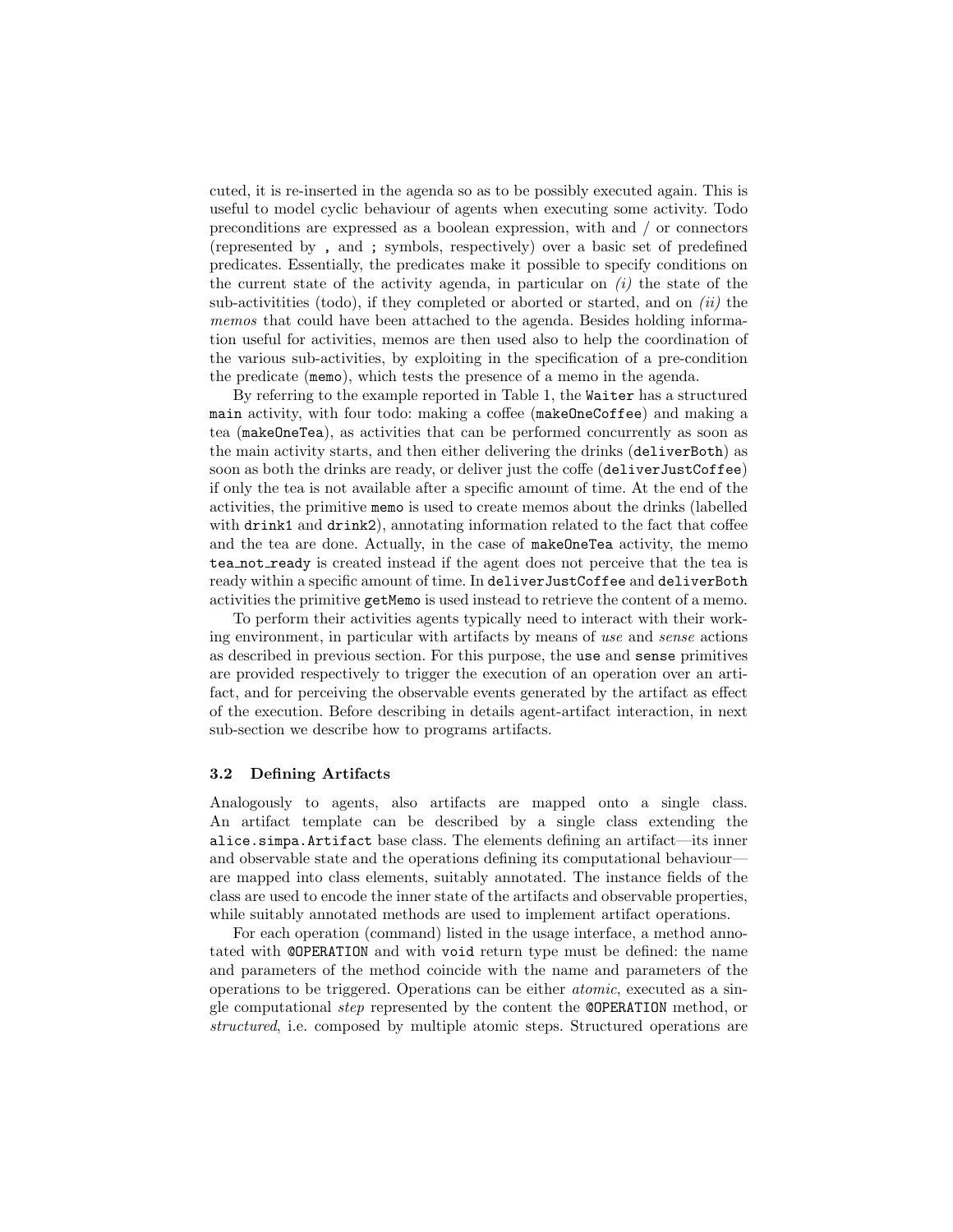```
public class Waiter extends Agent {
  @ACTIVITY_WITH_AGENDA({
    @TODO(activity="makeOneCoffee"),
    @TODO(activity="makeOneTea"),
    @TODO(activity="deliverBoth",
          pre="completed(makeOneCoffee),
               completed(makeOneTea)"),
    @TODO(activity="deliverJustCoffee",
          pre="completed(makeOneCoffee),
               memo(tea_not_ready)"),
  }) void main(){}
  @ACTIVITY void makeOneCoffee() throws Exception {
    SensorId sid = linkDefaultSensor();
    ArtifactId id = lookupArtifact("cmOne");
    use(id, new Op("selectCoffee"));
    use(id, new Op("make"),sid);
    sense(sid,"making_coffee");
    focus(id,sid);
    Perception p = null;
    do {
      use(id, new Op("addSugar"));
      p = sense(side,"property_updated\\(\"sugarLevel\"\\)");
    } while ((Double)(p.getContent())<0.5);
    Perception p1 = sense(sid, "coffee readv", 5000);
    memo("drink1",coffep.getContent(0));
  }
 @ACTIVITY void makeOneTea() throws Exception {
    SensorId sid = linkDefaultSensor();
    ArtifactId id = lookupArtifact("cmTwo");
    use(id, new Op("selectTea"));
    use(id, new Op("make"),sid);
    try {
      Perception p = sense(sid,"tea_ready",6000);
      memo("drink2",coffep.getContent(0));
    } catch (NoPerceptionException ex){
      memo("tea_not_ready");
      throw new ActivityFailed();
   }
 }
  @ACTIVITY void deliverBoth() {
    log("delivering "+
        getMemo("drink1").getContent(0)+" "+
        getMemo("drink2").getContent(0));
  }
  @ACTIVITY void deliverJustCoffee() {
    log("delivering only "+
        getMemo("drink1").getContent(0));
} }
public class Testcafeteria {
 public static void main(String[] args){
    ISimpaEnvironment env =
                Simpa.getInstance("Cafeteria");
    env.createArtifact("cmOne","CoffeeMachine");
env.createArtifact("cmTwo","CoffeeMachine");
    env.spawnAgent("waiter","Waiter");
} }
                                                          }
                                                          }
                                                           }
                                                          }
                                                          }
                                                          }
                                                          \mathbf{a}}
                                                          \mathbf{a}
```

```
@ARTIFACT_MANUAL(
  states = {"idle","making"},
  start_state = "idle" )
class CoffeeMachine extends Artifact {
  @OBSPROPERTY String selection = "";
  @OBSPROPERTY double sugarLevel = 0.0;
  int nCupDone=0;
  boolean makingStopped;
  @OPERATION(states={"idle"})
  void selectCoffee(){
    updateProperty("selection", "coffee");
  @OPERATION(states={"idle"})
  void selectTea(){
    updateProperty("selection", "tea");
  @OPERATION(states={"idle"})
  void make(){
    if (selection.equals("")){
      signal("no_drink_selected");
    } else {
      makingStopped = false;
      switchToState("making");
      signal("making_"+selection);
      nextStep("timeToReleaseDrink");
      nextStep("forcedToReleaseDrink");
  @OPSTEP(tguard=3000)
  void timeToReleaseDrink(){
    releaseDrink();
  @OPSTEP(guard="makingStopped")
  void forcedToReleaseDrink(){
    releaseDrink();
  private void releaseDrink(){
    String drink = selection+
                   "("+(++nCupDone)+
                   ","+sugarLevel+")";
    signal(selection+"_ready",drink);
    updateProperty("selection", "");
updateProperty("sugarLevel", 0);
    switchToState("idle");
  @GUARD boolean makingStopped(){
   return makingStopped;
  @OPERATION(states={"making"})
  void addSugar(){
    double sl = sugarLevel + 0.1;
    if (sl>1){ sl=1; }
    updateProperty("sugarLevel", sl);
  @OPERATION(states={"making"})
  void stop(){
    makingStopped = true;
} }
```
Table 1. A exemplifying case of simpA application, composed at runtime by a single Waiter agent using two instances—cmOne and cmTwo—of the CoffeeMachine artifact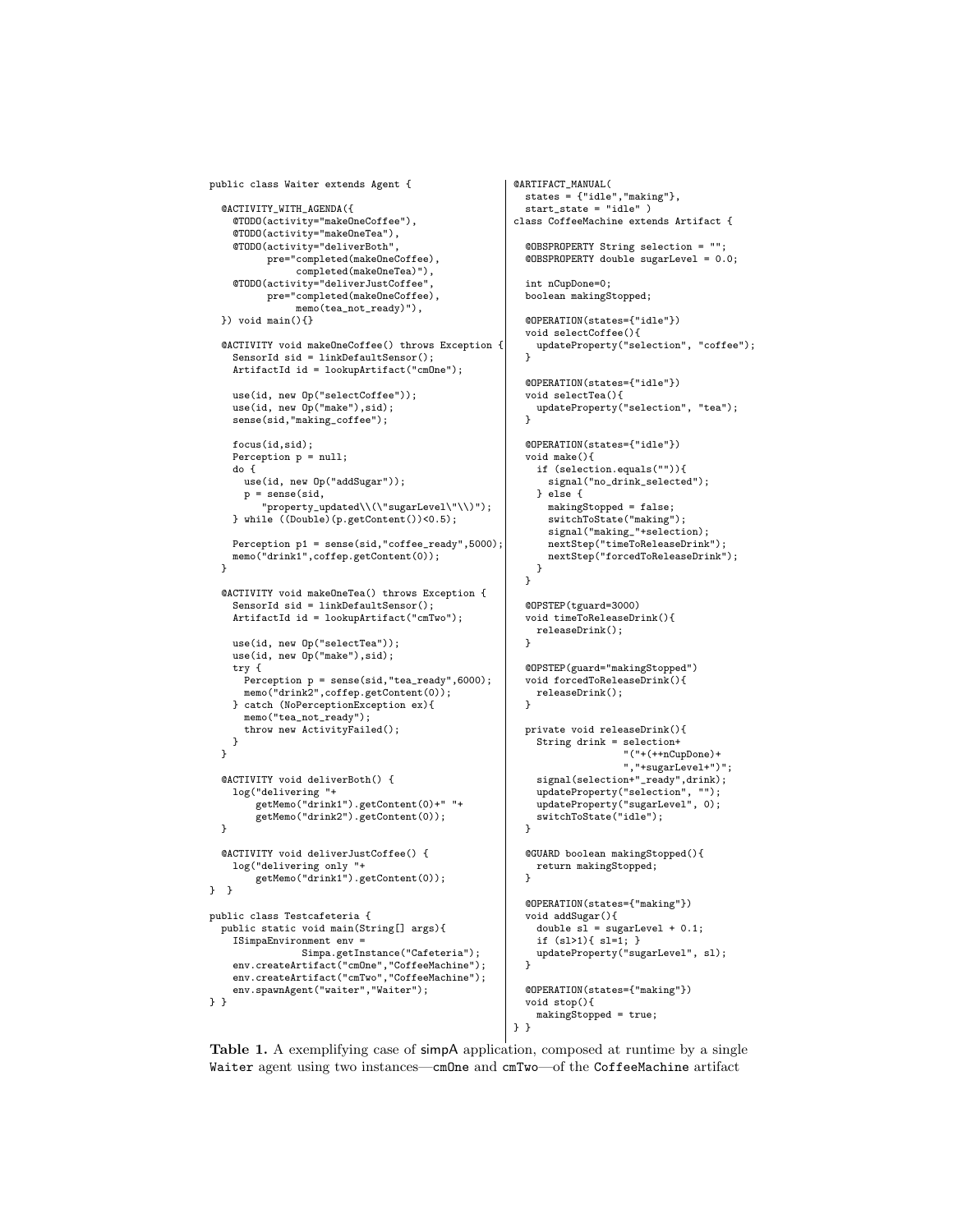useful to implement those services that would need multiple interactions with possibly different—agents, users of the artifact, and that cannot be provided "in one shot". A structured operation is implemented by dynamically specifying the operation steps composing the operation. Operation steps are implemented by methods annotated with @OPSTEP, and can be triggered (enabled) by means of the nextStep primitive specifying the name of the step to be enabled and possibly its parameters. For each operation and operation step a guard can be specified, i.e. a condition that must be true in order to actually execute the operation / step after it has been enabled (triggered). Guards are implemented as boolean methods annotated with the @GUARD annotation, with same parameters as the operation (step) guarded. The step is actually executed as soon as its guard is evaluated to true. Guards can be specified also for an operation, directly. Also *temporal* guards are supported, i.e. guards whose evaluation is true when a specific delta time is elapsed after triggering. To define a temporal guard, a tguard property must be specified inside the @OPSTEP annotation in the place of guard: the property can be assigned with a long value greater that 0, indicating the number of milliseconds that elapse between triggering and actual execution. Multiple steps can be triggered as next steps of an operation at a time: As soon as the guard of a triggered step is evaluated to true, the step is executed—in mutual exclusion with respect to the steps of the other operations in execution—and the other triggered steps of the operation are discarded. In other words, an operation execution is composed by a linear sequence of steps. If multiple steps are evaluated to be runnable at a time, one is chosen according to the order in which they have been triggered with the nextStep primitive. It is worth remarking that, in the overall, multiple structured operations can be in execution on the same artifact at the same time, but with only one operation step in execution at a time, enforcing mutual exclusion in accessing the artifact state.

To be useful, an artifact typically should provide some level of observability. This is achieved either by generating observable events through the signal primitive or by defining observable properties. In the former case, the primitive generates observable events that can be observed by the agent using the artifact—i.e. by the agent which has executed the operation. An observable event is represented by a tuple, with a label (string) representing the kind of the event, and a set of arguments, useful to specify some information content. In the latter case, observable properties are implemented as instance fields annotated with the OBSPROPERTY annotation. Any change of the property by means of the updateProperty primitive would generate an observable event of the type property\_updated(PropertyName) with the new value of the property as a content. The observable events is observed by all the agents that are focussing (observing) the artifact. More on this will be provided in next subsection, when describing agent-artifact interaction.

Finally, the usage interface of an artifact can be partitioned in labelled states, in order to allow a different usage interface according to the specific functioning state of the artifact. This is realised by specifying the annotation property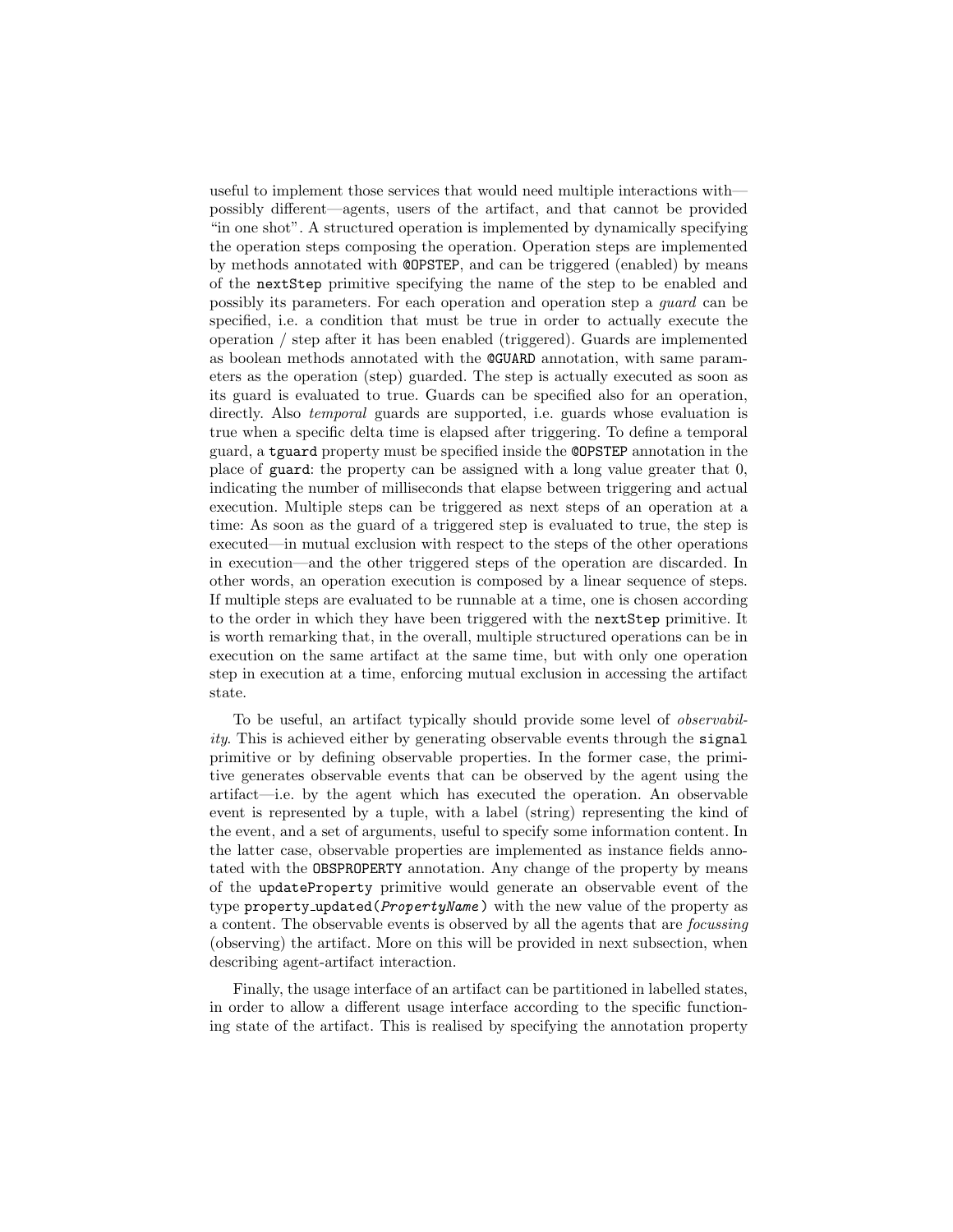states when defining operations and observable properties, specifying the list of observable states in which the specific property / operation is visible. The primitive switchToState is provided to change the state of the artifact (changing then the exposed usage interface).

In the example reported in Table 1, the CoffeeMachine artifact has two basic functioning states, idle and making, with the former used as starting state. In the idle state, the usage interface is composed by selectCoffee, selectTea and make operations, the first two used to select the drink type and the third one to start making the selected drink; in the making state, the usage interface is composed by addSugar and stop operations, the first used to adjust the sugar level during drink-making and the last possibly to stop the process for having shorter drinks. Also, it has two observable properties, selection which reports the type of the drink currently selected, and sugarLevel which reports current level of the sugar: when, for example, selection is updated by updateProperty, an observable event property updated("selection") is generated. The operations selectCoffee and selectTea are atomic, instead make is (can be) structured: if a valid drink selection is available, then two possible alternative operation steps are scheduled, timeToReleaseDrink and forcedToReleaseDrink. The first one is time-triggered, and it is executed 3 seconds after triggering. The second one is executed as soon as makingStopped guard is evaluated to true. This can happens if the agent user executed the stop operation while the coffee machine is making the coffee. In both cases, step execution accounts for releasing the drink, by signaling a proper event of the type coffee ready or tea ready, updating the observable properties value and switching to the idle state.

Some other artifact features are not described in detail here for lack of space. Among the other we mention: *linkability*—which accounts for dynamically composing artifacts together through link interfaces, which are interfaces with operations that are meant to be invoked (linked) by other artifacts—and artifact manual—which concerns the possibility to equip each artifact with a document, written by the artifact programmer, containing a formal machine-readable semantic-based description of artifact functionality and usage instructions (operating instructions). The interested reader is forwarded to the documentation available at simpA web site.

#### 3.3 Agent-Artifact Interaction

Artifact use is the basic form of interaction between agents and artifacts. Actually, also artifact instantiation and artifact discovery are realised by means of using proper artifacts—a *factory* and a *registry* artifacts—, which are available in each workspace. However two high-level macros are provided, makeArtifact and lookupArtifact, which encapsulate the interaction with such artifacts.

Following the A&A model, artifact use by a user agent involves two basic aspects: (1) executing operations on the artifact, and (2) perceiving—through agent sensors—the observable events generated by the artifact.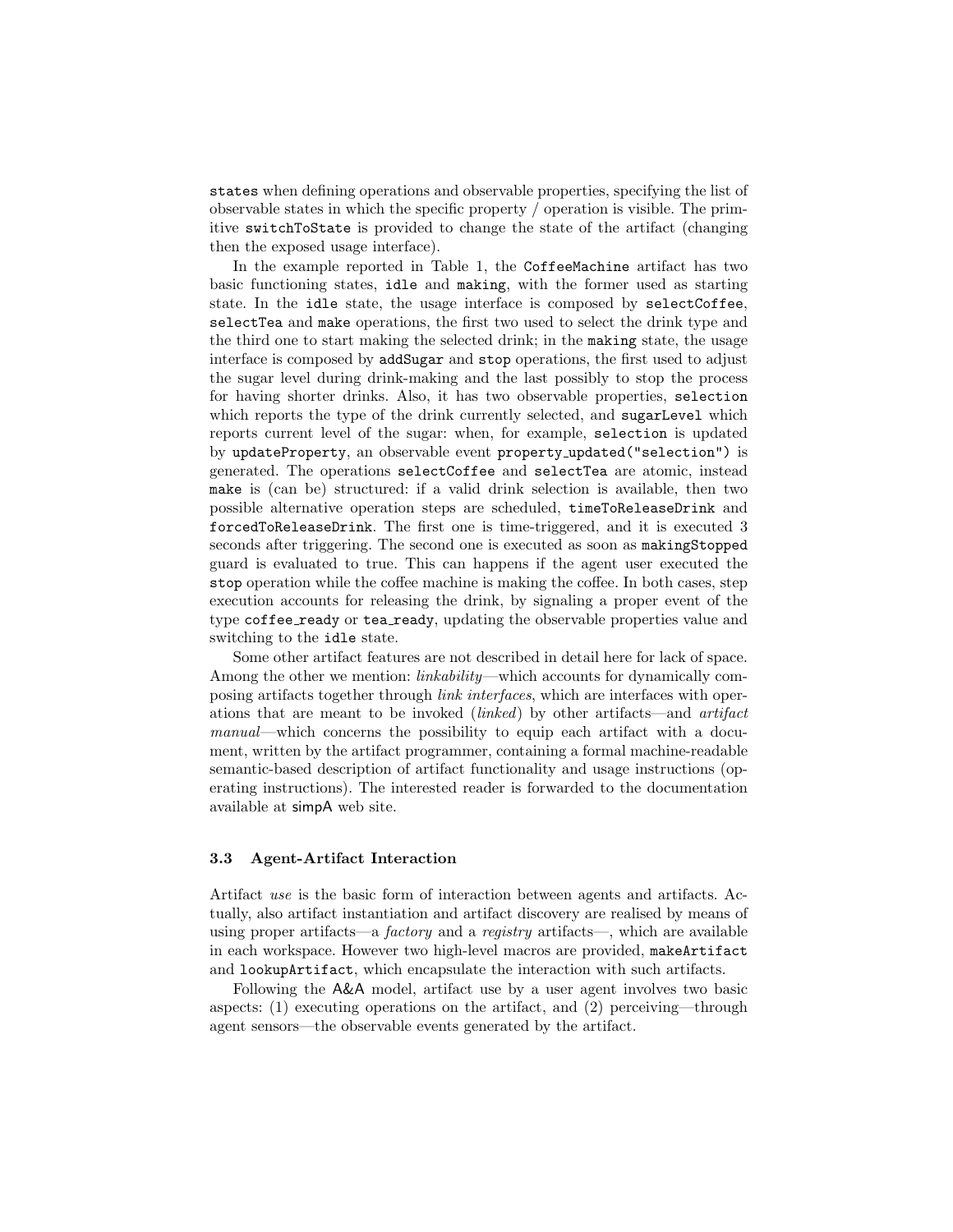Agents execute operations on an artifact by using the interface controls provided by the artifact usage interface. The use basic action is provided for this purpose, specifying the identifier of the target artifact, the operation to be triggered and optionally the identifier of the sensor used to collect observable events generated by the artifact. When the action execution succeeds, the return parameter returned by use is the operation unique identifier. If the action execution fails—because, for instance, the interface control specified is not part of artifact usage interface—an exception is generated. An agent can link (and unlink) any number of sensors (of different kinds), according to the strategy chosen for sensing and observing the environment, by means of specific primitives (linkSensor, unlinkSensor, and linkDefaultSensor, to link a new default type of sensor).

In order to retrieve events collected by a sensor, the sense primitive is provided. The primitive waits until either an event is collected by the sensor, matching the pattern optionally specified as a parameter (for data-driven sensing), or a timeout is reached, optionally specified as a further parameter. As result of a successful execution of a sense, the event is removed from the sensor and a perception related to that event—represented by an object instance of the class Perception—is returned. If no perception are sensed for the duration of time specified, the action generates an exception of the kind NoPerceptionAvailableException. Pattern-matching is based on regularexpression patterns, matched over the event type (a string).

Finally, a support for continuous observation is provided. If an agent is interested in observing every event generated by an artifacts—including those generated as a result of the interaction with other agents—two primitives can be used, focus and unfocus. The former is used to start observing the artifact, specifying a sensor to be used to collect the events and optionally the reg-ex filter to define the set of events to observe. The latter one is used to stop observing the artifact.

In the example reported in Table 1, in the makeCoffee activity the agent uses the coffee machine cmOne (discovered by the lookupArtifact action) by executing first a selectCoffee operation, ignoring possible events generated by such operation execution, and then a make, specifying a sensor to collect events. Then the agent, by means of a sense, waits to observe a making coffee event, meaning that the artifact started making the coffee. The agent then interacts with the machine so as to adjust the sugar level: this is done by focussing on the artifact and acting upon the addSugar, until the observable property reporting the sugar level reaches 0.5. Then the activity is blocked until coffee\_ready event is perceived. While performing a makeOneCoffee activity, the agent carries on also a makeOneTea activity: as a main difference there, if the agent does not observe the tea ready event within six seconds after having triggered the make operation, then a memo tea not ready is taken and the activity fails (by means of the generation of an exception).

Actually, simpA provides a basic support also for agent direct communication, with a tell (ReceiverId, Msg) primitive to send a message to another agent, and a listen(SensorId,Filter)—analogous to focus primitive—to specify sensors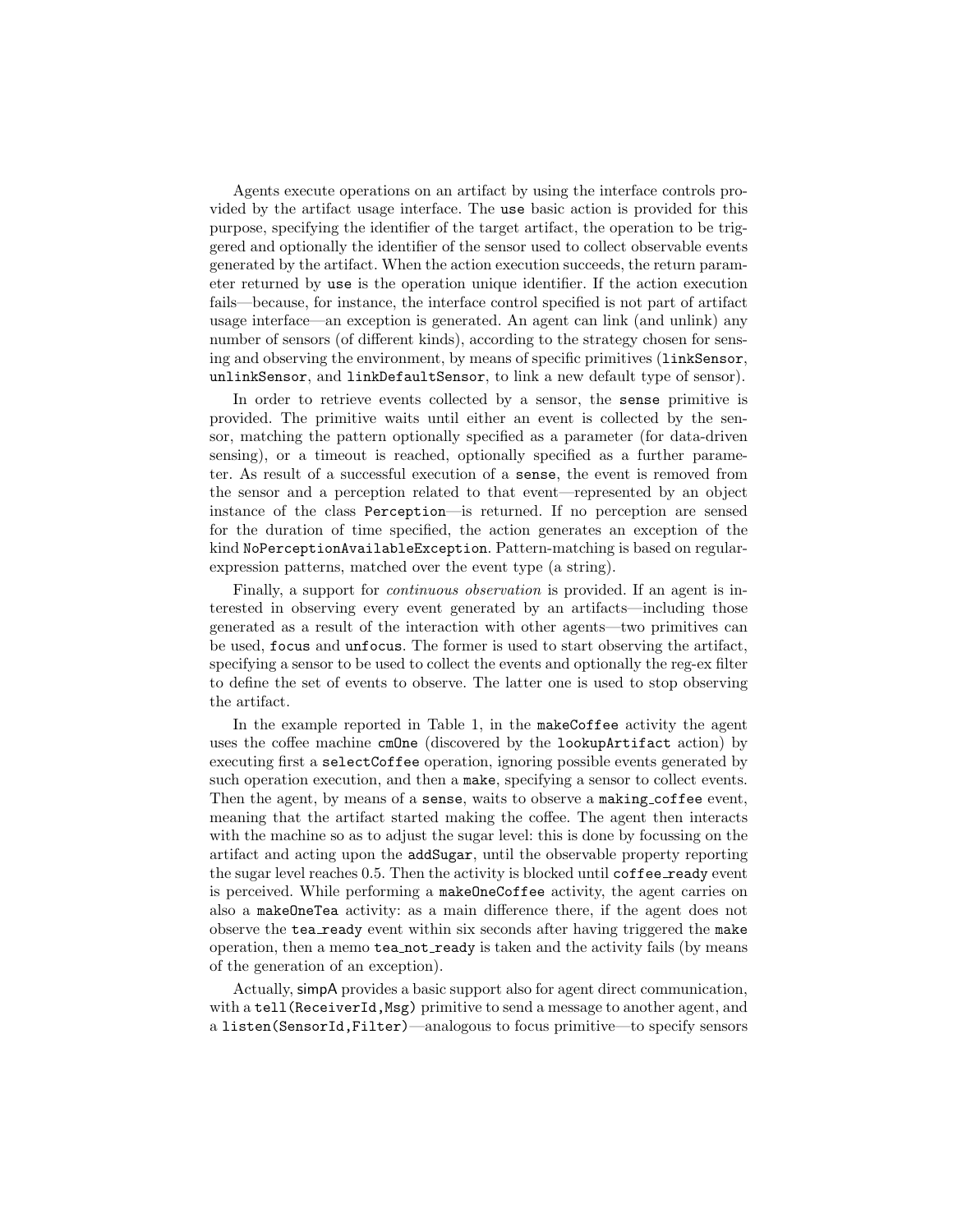to be used to collect the messages). So also for direct communication, sensors and sensing primitives are exploited to collect and be aware of perceptions, in this case related to the arrival of a message.

#### 4 Discussion

The main objective of simpA is to simplify the prototyping of complex applications involving elements of concurrency, by introducing high level abstractions on top of the basic Object-Oriented layer.

As a first benefit, the level of abstraction underlying the approach is meant to promote an agile design of the application and then to reduce the gap between such design and the implementation level. At the design level, by adopting a task oriented approach as typically promoted by agent-oriented methodologies [5], the task-oriented and function-oriented parts of the system are identified, driving to the definition of the agents and artifacts as depicted by the A&A model, and then to the implementation in simpA.

Then, the approach aims at providing agile but quite general means to organise and manage complex active and passive behaviours. For the former, the notion of activity and the hierarchical activity model adopted in the agent abstraction make it possible to describe in a quite synthetic and readable way articulated active behaviours, abstracting away from the complexity related to threads creation, management and coordination. Besides the notion of activity, the very notion of agent as the state-full entity responsible for activity execution strengthen the level of encapsulation adopted to structure active parts. For the latter, the model of artifact adopted allows the programmer to specify complex functionalities (operations) possibly shared and exploited by multiple agents concurrently, without the need to explicitly use lower-level Java mechanisms such as synchronised blocks or wait / notify synchronisation primitives. On the one side, mutual exclusion in accessing and modifying artifact inner state is guaranteed by having only one operation step in execution at a time. On the other side, possible dependencies between operations can be explicitly taked into the account by defining the operation (step) guards.

Finally, besides the individual component level, the approach has been conceived to simplify the development of systems composed by multiple agents that work together, coordinating their activities by exploiting suitable coordination artifacts [13]. More generally, the problems that are typically considered in the context of concurrent programming involving the interaction and coordination of multiple processes—examples are *producer-consumer*, *readers-and*writers, dining-philosophers—can be naturally modelled in terms of agents and artifacts, providing solutions that in our opinion are more clear and "high-level" with respect to those mixing object-oriented abstractions—threads and low-level synchronisation mechanism—as in the case of Java. For instance, producersconsumers problems are naturally modelled in terms of producer and consumer agents sharing and exploiting a bounded buffer artifact; readers-and-writers problems in terms of reader and writer agents that use a suitably designed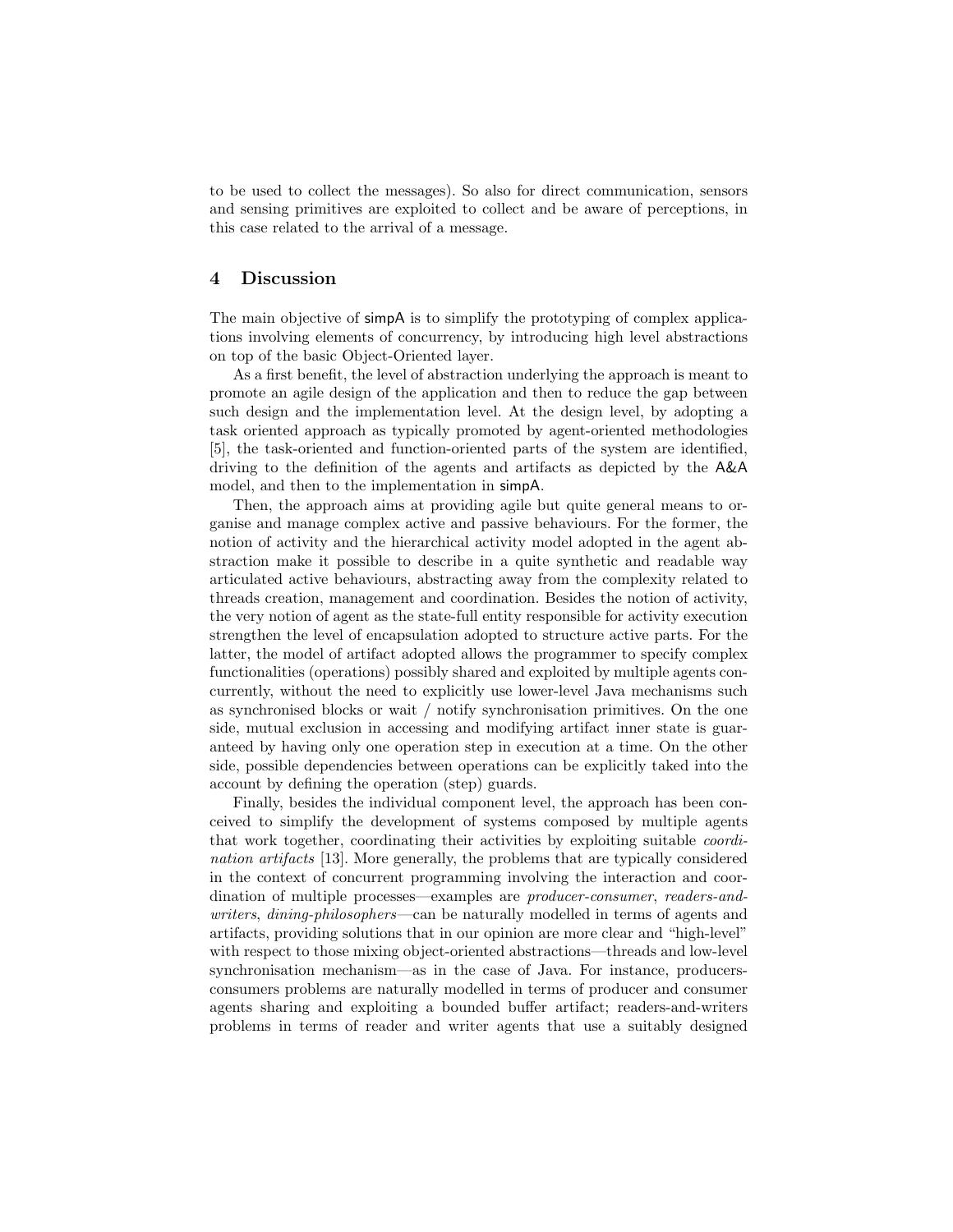rw-lock coordination artifact to coordinate their access to a shared resource; dining-philosophers, in terms of a set of philosopher agents sharing and using a table, which encapsulates and enforces those coordination rules that make it possible to handle mutual exclusion in using chopsticks and to avoid deadlock situations. For the interested readers, these and other problems are included among the examples provided in simpA distribution, not reported here for lack of space.

# 5 Related Works

simpA is implemented on top of CARTAGO, a Java-based platform for programming artifact-based working environments for MAS [17]. While simpA introduces a specific (simple) programming model for programming agents, CARTAGO is focussed solely on artifacts—programming and API for agents to use them—, and conceptually it can be integrated with heterogeneous agent platforms including cognitive agent platforms, extending them to support artifact-based environments. A first concrete example of such a possibility is described in [16], where CARTAGO is integrated with the *Jason* agent platform [3], enabling *Jason* agents to create, share and use artifacts.

The artifact abstraction is a generalisation of coordination artifacts—i.e. artifacts encapsulating coordination functionalities, introduced in [13]. In A&A artifacts are the basic building blocks that can be used to engineer the working environments where agents are situated: agent environment then play a fundamental role here in engineering the overall MAS as first-order entity that can be designed so as to encapsulate some kind of responsibility (functionality, service). This perspective is explored in several research works appeared recently in MAS literature: a survey can be found in [19]. simpA is implemented on top of CARTAGO, a Java-based platform for programming artifact-based working environments for MAS [17].

Among the agent-oriented extensions of Java we cite here JACK [6], and JADEX [14], which extend the basic Java platform in order to support the programming of intelligent agents, based on the BDI architecture and the FIPA standards. These approaches—as most of the other cognitive agent programming platforms—are typically targeted to the engineering of distributed intelligent systems for complex application domains.

Among the agent-oriented Java-based platforms based on flat Java, with no extension of the basic language / platform, we mention here JADE [7]. JADE provides a general-purpose middleware that complies with the FIPA specifications for developing peer-to-peer distributed agent based applications. A main conceptual and practical difference between simpA and JADE concerns the high-level first-class abstractions adopted to organise a software system: in JADE there are agents interacting by means of FIPA ACL, in simpA there are agents and artifacts. Then, besides the support for FIPA ACL, JADE adopts a behaviour-based programming model for programming agents. From this point of view, activities in simpA are similar to behaviours in JADE, with the main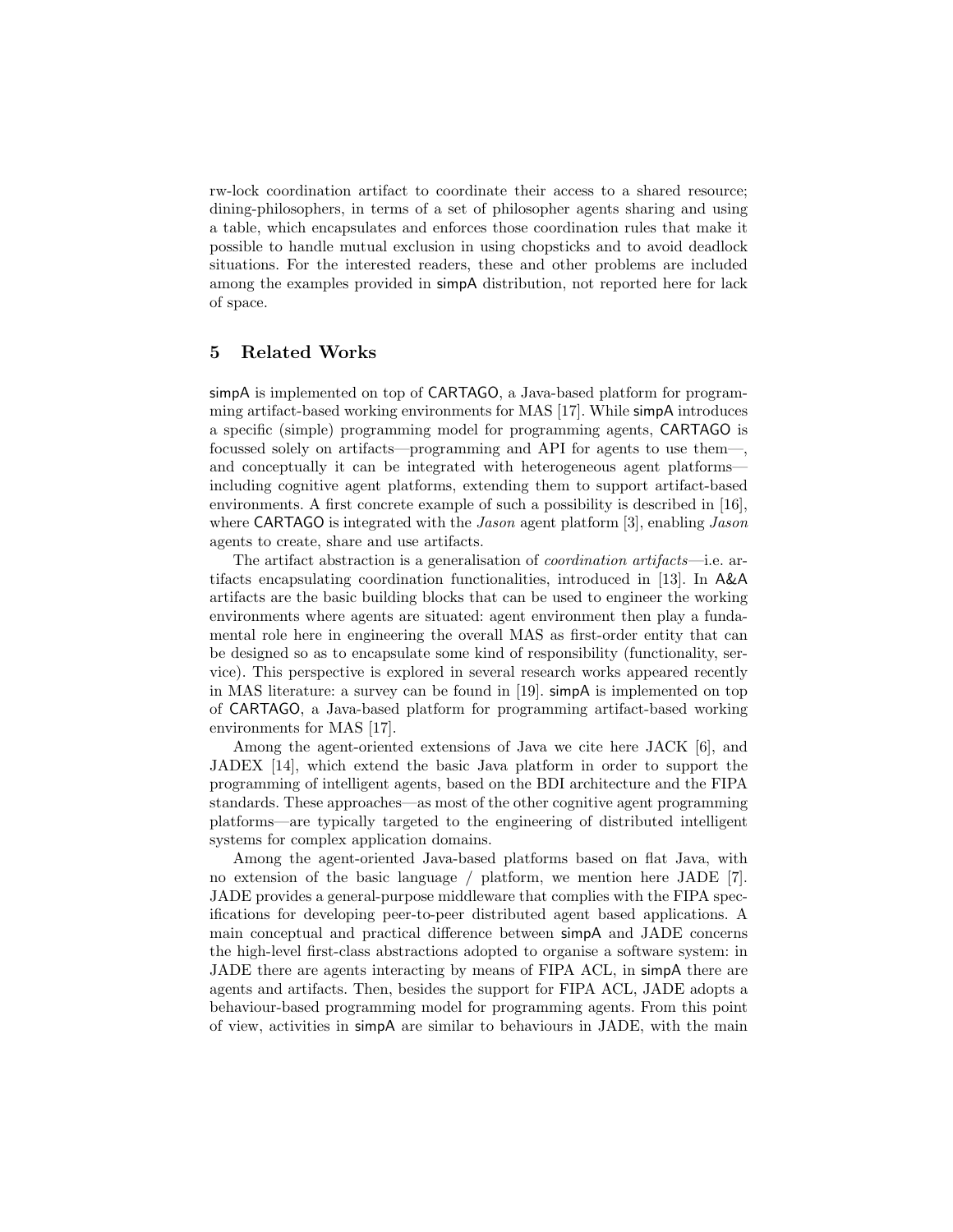difference that in simpA the definition of structured activities composed by subactivities is done declaratively by defining the activity agenda, while in JADE is done operationally, by creating and composing objects of specific classes.

Finally, the extension of the OO paradigm toward concurrency—i.e. objectoriented concurrent programming (OOCP)—has been (and indeed is still) one of the most important and challenging themes in the OO research. Accordingly, a quite large amount of theoretical results and approaches have been proposed since the beginning of the 80's; it is not possible to report here a full list of all the approaches: the interest reader is forwarded to surveys such as [4, 20]. Among the main examples, active objects [8] and actors [1] have been the root of entire families of approaches. The approach proposed in this paper shares the aim of actor and active-objects approaches, i.e introducing a general-purpose abstraction layer to simplify the development of concurrent applications. Differently from actor-based approaches, in A&A and simpA also the passive components of the systems are modelled as first-class entities (the artifacts), besides the active parts (actors in actor-based systems). Differently from activeobject-based approaches—where typically active-objects are objects with further capabilities—, in simpA a strong distinction between active and passive entities is promoted: agents and artifacts have completely different properties, with a clear distinction at the design level of their role, i.e. encapsulating pro-active / task-oriented behaviour (agents) and passive / function-oriented behaviour (artifacts).

## 6 Conclusion

More and more concurrency is going to be part of mainstream programming and software engineering, with applications able to suitably exploit the inherent concurrency support provided by modern hardware architecture—such as multi-core architectures—and by network-based environments and related technologies, such as Internet and Web Services. This calls for—quoting Sutter and Larus  $[18]$ —"[...]higher-level abstractions that help build concurrent programs, just as object-oriented abstractions help build large componentised programs.".

Along this line, in this paper we presented simpA, a library extension over the basic Java platform that aims at simplifying the development of complex (concurrent) applications by introducing a simple high-level agent-oriented abstraction layer over the OO layer. Future work will be devoted on finalising a formal model for simpA basic programmming model on the one side, and defining a full fledged simpA language and virtual machine on top of the Java platform.

#### References

- 1. Agha, G., "Actors: a model of concurrent computation in distributed systems," MIT Press, Cambridge, MA, USA, 1986.
- 2. Benton, N., L. Cardelli and C. Fournet, *Modern concurrency abstractions for*  $C\#$ , ACM Trans. Program. Lang. Syst. 26 (2004), pp. 769–804.